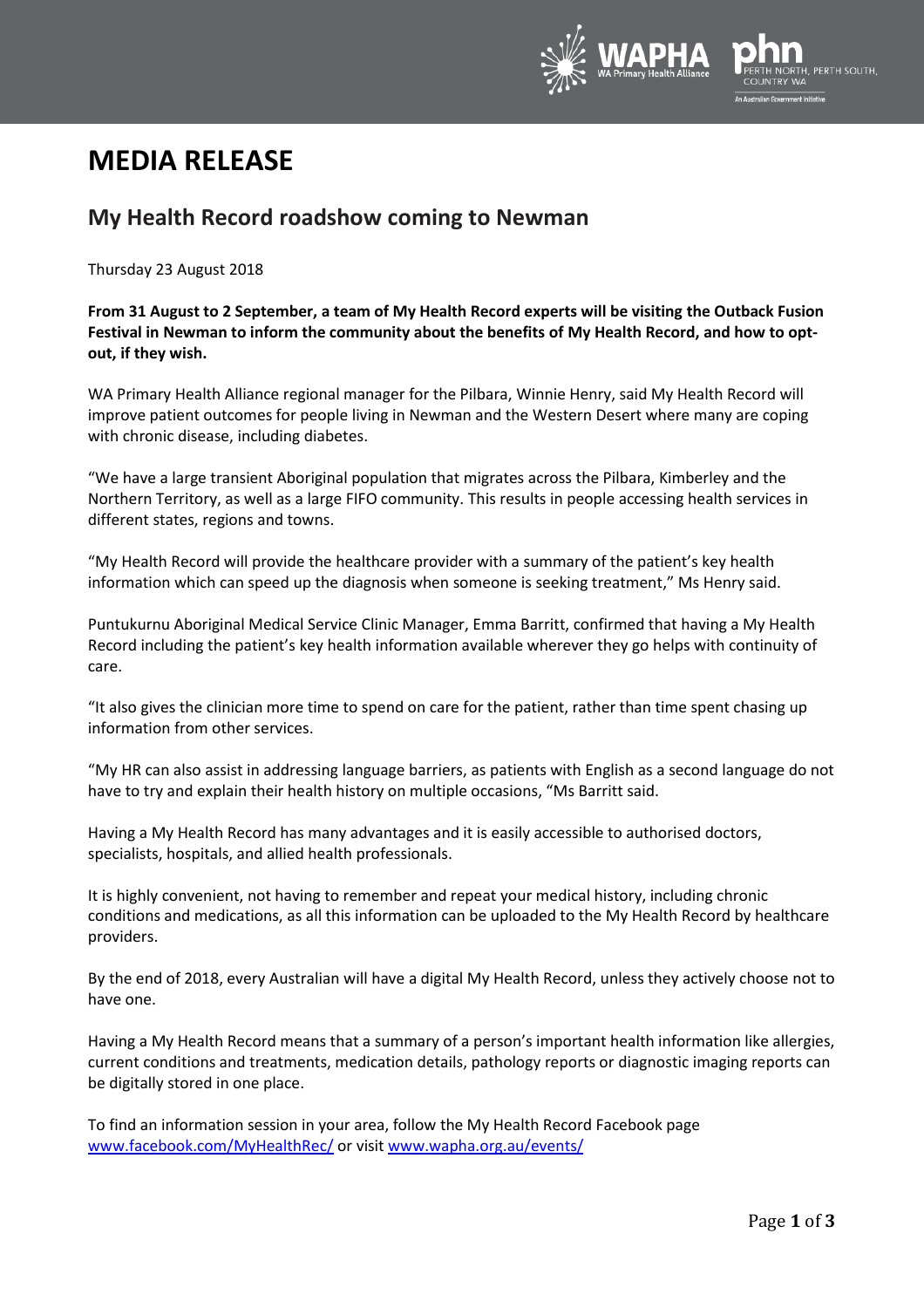

People who want more information or who do not want a My Health Record can opt out by visiting [www.myhealthrecord.gov.au/](http://www.myhealthrecord.gov.au/) or by calling 1800 723 471 for phone-based assistance. Additional support is available to Aboriginal and Torres Strait Islanders, people from non-English speaking backgrounds, people with limited digital literacy, and those living in rural and remote regions.